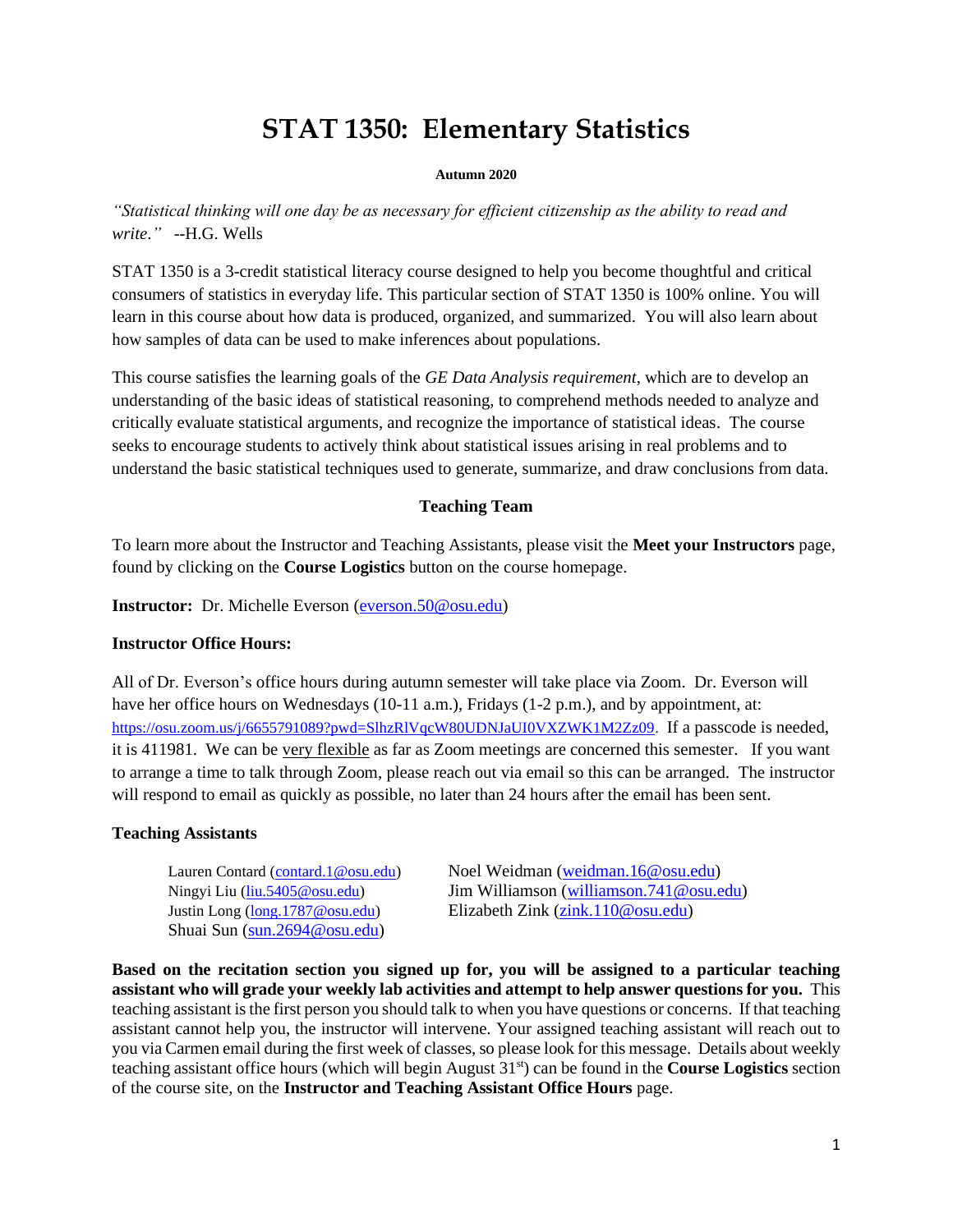#### **Communication and Email Correspondence**

Given the online nature of this course, communication is critical, and we always welcome your feedback. We will communicate with you often via email—mostly through the Carmen course site—in addition to posting important announcements within Carmen. We understand it is not always easy to ask for help when you need it, but please seek us out to share problems, concerns, or frustrations. We are always available for help, but we cannot help you, intervene, or clarify something if we do not know what is wrong or confusing. It is much easier to deal with and resolve a situation if you share it with your instructor and/or teaching assistant, earlier rather than later. **You are ultimately responsible for your own learning, but we are here to support you in any way that we can.** In order to protect your privacy, all course email correspondence *must* be done through a valid OSU name.number or Buckeyemail account, or through the course website (Carmen). It is your responsibility to make sure that any email messages you send to us are received, and you need to carefully read through all correspondence sent to you by your teaching assistant or by the instructor (and make sure this does not end up in your Junk folder!). If you send an email message and get no reply within 48 hours, please send that message again.

#### **Required Materials**

**Textbook:** *Statistics: Concepts and Controversies* (10<sup>th</sup> edition) by David Moore and William Notz

Your course materials for STAT 1350 will be delivered via CarmenBooks. If you opted in, you will go into our Carmen course site, click on the **Course Logistics** link on the homepage, and then click on the link for the **Course Textbook** to find instructions for how to log in to Sapling in order to access an eBook and other learning tools.

CarmenBooks is an Inclusive Access program that offers digital copies of selected textbooks for a fraction of the cost of a new, physical copy. If you register for a course using CarmenBooks, you will see this discounted textbook cost reflected as a course fee. When enrolling in courses in BuckeyeLink, you will see the text "Digital Textbook Fee" under the "Enrollment Information" section. For more information, please go to the following link: <https://affordablelearning.osu.edu/carmenbooks/students>

**Calculator:** A simple calculator (with a square root key) will be necessary for STAT 1350.

#### **Getting Started with the Online Course**

The best way to get started with the course is to spend some time exploring the course website. Go to [carmen.osu.edu](http://www.carmen.osu.edu/) to log on to Carmen (note we might sometimes refer to Carmen as Canvas, or as Carmen Canvas). You should then see a link for the STAT 1350 site. Look carefully at the way the course site is set up. On the homepage of the course site, there are links to the different weeks of the semester, and clicking on those links takes you to a detailed overview that contains all materials you need for any given week. **We suggest you start each new week by reading through the weekly overview, reading assigned textbook chapters, and watching lecture videos**. *Although several things will be available to you on the course site at the beginning of the semester, not all assignments have been created or posted. We will slowly add to the course site in the coming weeks, and our plan will be to stay at least two weeks ahead you in terms of adding content to the site.* We hope the course site will be relatively easy for you to navigate, but if you are ever in doubt about anything, please let us know!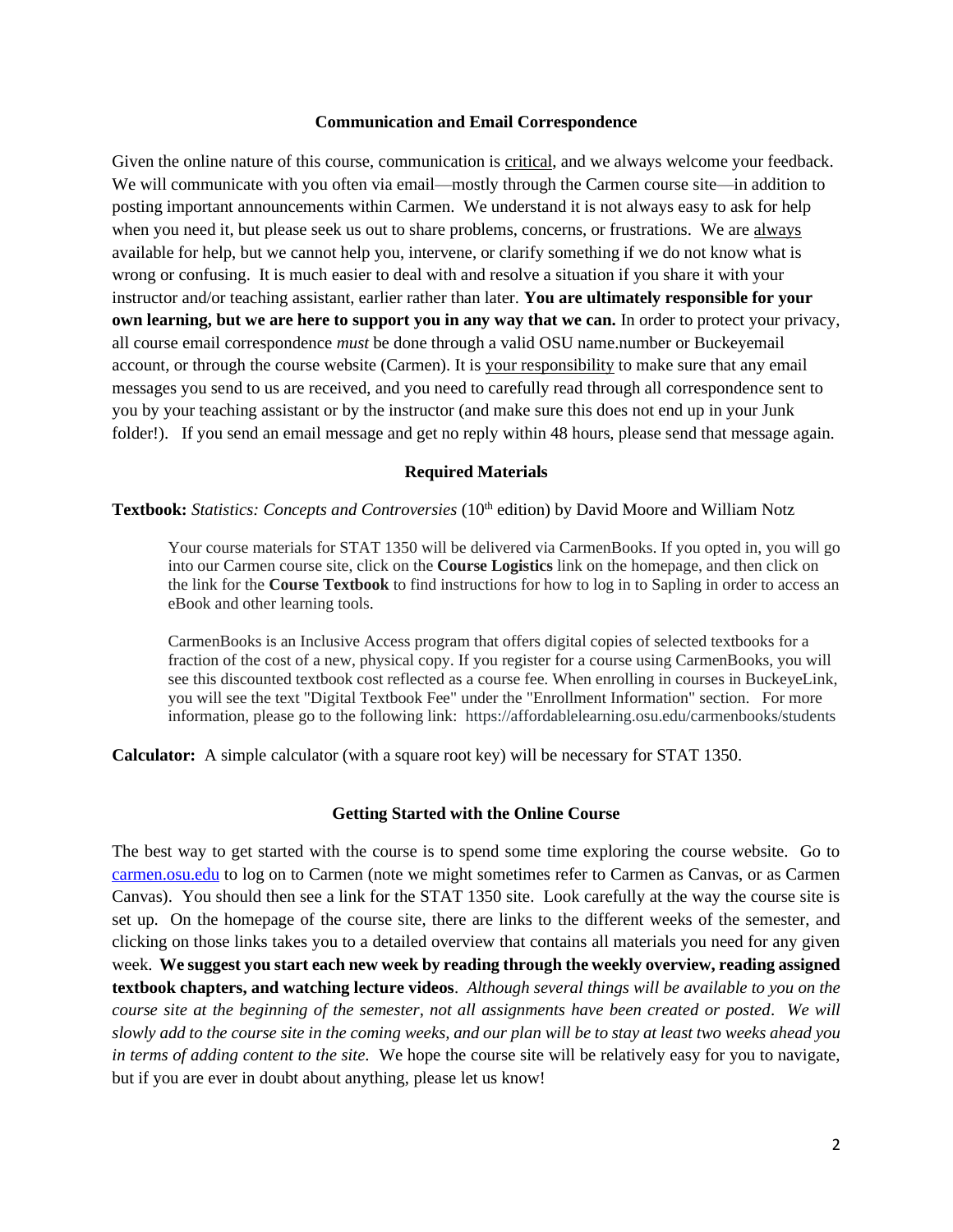# **Accessibility of course technology**

This online course requires use of Carmen (Ohio State's learning management system) and other online communication and multimedia tools. If you need additional services to use these technologies, please request accommodations with your instructor.

- Carmen (Canvas) [accessibility](https://community.canvaslms.com/docs/DOC-2061)
- Streaming audio and video
- Synchronous course tools

The baseline technical skills necessary for this online course are as follows:

- Successful students will possess basic computer and web-browsing skills.
- Students will be familiar with navigating Carmen Canvas. The following website may help you if you encounter difficulties with Carmen Canvas:<https://resourcecenter.odee.osu.edu/canvas/>
- Students will need to be proficient with the MS Office Suite and understand how to convert files to PDF format if necessary.

Suggested equipment, technology, and software:

- Computer: current Mac (OS X) or PC (Windows  $7+$ ) with high-speed internet connection
- Webcam: built-in or external webcam, fully installed and tested\*
- Microphone: built-in laptop or tablet mic or external microphone\*
- Other: a mobile device (smartphone or tablet) or landline to use for BuckeyePass authentication
- Microsoft Office 365: All Ohio State students are now eligible for free Microsoft Office 365 ProPlus through Microsoft's Student Advantage program. Full instructions for downloading and installation can be found at [go.osu.edu/office365help](about:blank)
- We strongly encourage you to avoid using Safari as an internet browser because we have found that certain images in assignments and exams do not show up well in Safari. Details can be found at [https://resourcecenter.odee.osu.edu/carmencanvas/known-issue/4345.](https://resourcecenter.odee.osu.edu/carmencanvas/known-issue/4345) If are able to use Chrome, Firefox, or Microsoft Edge, we hope you will do this.

\*A webcam and microphone are not required for successful completion of the course but would be necessary if you want to engage with us through Carmen Zoom [\(https://osu.zoom.us/\)](https://osu.zoom.us/). Note that if you plan to use Zoom, you will want to test this to make sure it works on your computer.

If you ever experience technical issues with our course website, please be sure to contact [8help@osu.edu](mailto:8help@osu.edu) for technical support, or call 614-688-4357.

## **Grading**

Final grades in the course will be determined based on the following scale, and based on the percentage of total points that you earn during the semester. **We do not curve the grades in STAT 1350.**

| Grade                 | $\overline{1}$ | ∸<br>. . |     | . . | ,,<br> | $\tilde{\phantom{a}}$ | ∼   |     |          |     | $\sim$<br><b>.</b> |
|-----------------------|----------------|----------|-----|-----|--------|-----------------------|-----|-----|----------|-----|--------------------|
| Min<br>$\sim$<br>$\%$ | 93%            | 90%      | 87% | 83% | 80%    | 77%                   | 73% | 70% | 57%<br>O | 60% | $<$ 500/           |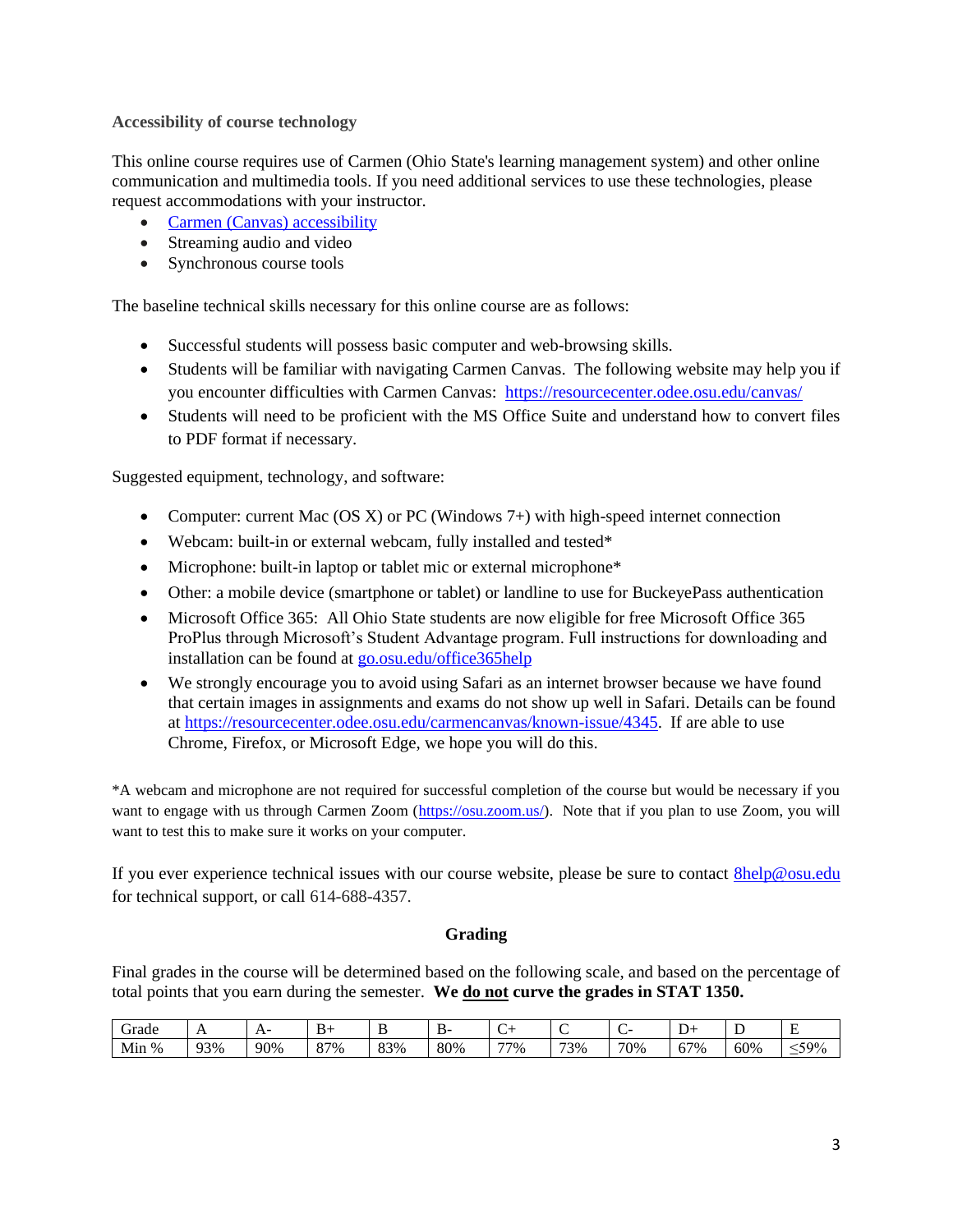Your final grade in this course will depend on the following.

| <b>Assignment</b>                                                                                    | <b>Points</b> | <b>Percentage of Grade</b> |
|------------------------------------------------------------------------------------------------------|---------------|----------------------------|
| Lab Activities (14 Lab Activities for a total of 140 points; lowest score dropped)                   | 130 points    | 38.2%                      |
| Homework Assignments (12 Homework Assignments for a total of 120 points;<br>lowest score is dropped) | 110 points    | 32.4%                      |
| Midterm Exam                                                                                         | 50 points     | 14.7%                      |
| Final Exam                                                                                           | 50 points     | 14.7%                      |
| <b>Total</b>                                                                                         | 340 points    | 100%                       |

**Disclaimer:** This syllabus should be taken as a fairly reliable guide for the course content. However, we reserve the right to change the methods of grading and/or assessment if necessary. Any changes will be communicated to you through official course announcements.

# **More Details about Lab Activities and Homework Assignments**

Again, you should start each new week by reading through the weekly overview, and you'll find that the overview contains lots of details about assignments and links to all activities, assignments, and resources you will need to work through for that week. We will also send you an email announcement at the start of each week with reminders about assignments and deadlines. **There are weekly deadlines that need to be met within the online course, but there is flexibility in terms of when you can do your work, and we will consistently monitor the course site and jump in whenever necessary to help you.** Our assignments are meant to challenge you, but we also want to be fair. To do the best job possible on assignments, it's extremely important that you read the textbook, watch the lecture videos, and reach out for help when you need it. We want everyone to succeed in this course!

Please keep in mind that we automatically drop your lowest lab activity grade and your lowest homework assignment grade. **If you have to miss a lab activity or if you miss a homework assignment deadline, we will automatically take your first missed lab activity and your first missed homework assignment to be your lowest grades (in that you will receive 0 for not completing the assignments), no matter what the reason for missing these assignments is. For this reason, please do not ask us to make up this work.** If you have to miss additional work after these first missed assignments, we will work with you to help you make up that additional missed work. We allow for these assignment grades to be dropped because we recognize that sometimes, unavoidable things happen that might affect your ability to complete your work and we do not want you to worry about having to make up work in these situations.

# **Lab Activities**

There are 14 lab activities that you will complete during the semester. These activities provide you with opportunities to apply and extend what you are learning in your reading and through lectures. If you were taking this course in person and needed to attend a "recitation" each week, these are the activities you'd complete during recitation. **In the online course, even though you signed up for a lecture and a recitation, you do not need to do anything special for recitation other than to complete lab activities, independently, by the given deadline.** We will do our best to provide many times during the week for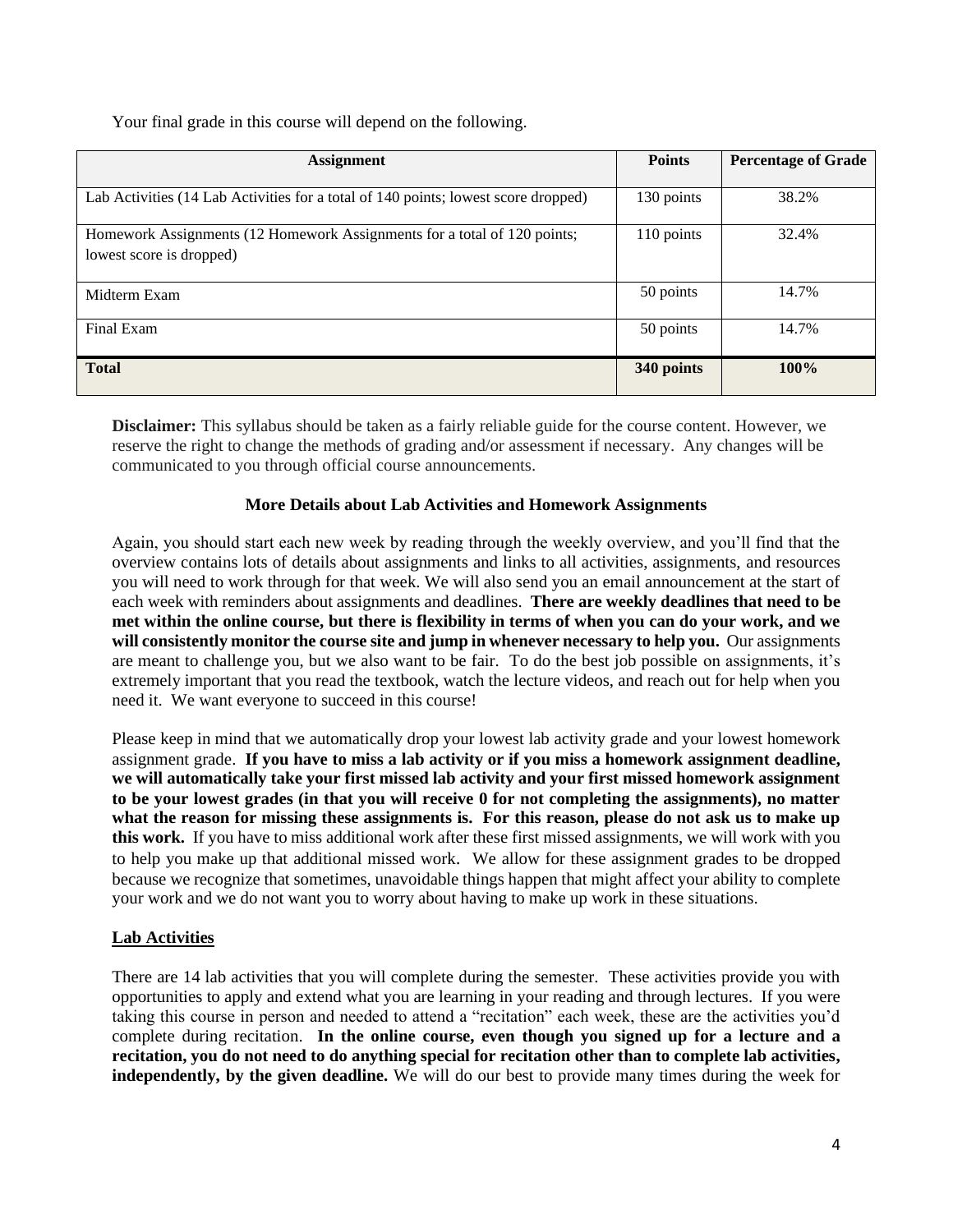"live" recitation help for those who need it, but it won't be mandatory for you to attend these live Zoom help sessions.

During the weeks in which you have lab activities, links to the activities will be posted within the weekly overview. You can also get to most lab activities by clicking on the **Assignments** link on the left side of the course page, or on the **Quizzes** link (for Lab #1 and Lab #14). Most lab activities will include several questions that will require short answers, and, for most lab activities, you should save your work as a Word or PDF file and then submit it through the appropriate link within the weekly module. Most lab activities are due on **Fridays** by **11:55 p.m.**, with the exception of Lab Activity #1 (due the first Sunday of the semester) and Lab Activity #13 (due the Monday after Thanksgiving). We strongly encourage you to start the activities early and to post questions about the activities in the appropriate Carmen discussion forums if you need help (separate forums will be set up each week for questions related to the content for the week). Ideally, the lab activities will provide you with opportunities to interact with your peers and help your peers.

**With the exceptions of Lab #1 and Lab #14, each lab activity is graded based on effort and correctness. If you make the effort to complete the activity, regardless of your answers, you will get 50% (or 5 points) on the assignment. The remaining 50% (or 5 points) of the grade is based on a selection of problems that we will grade based on correctness***.* It is therefore very important that you answer all questions on each activity and ask for help if you need it! The teaching assistants will grade your lab activities and you can generally expect feedback within 5 days. Prior to sharing individual feedback with you, we will post an answer key for the lab activity within a day of the deadline (no later than by noon on Saturday) in our **Course Logistics** section so you can get immediate feedback. **Lab #1 and Lab #14 are based entirely on correctness**.

Please keep in mind that we attempt to provide feedback on each of your lab activities. It is up to you to look carefully through that feedback and ask questions if you have concerns about problems you missed. Further, if you get full credit on a lab activity, this only means that you completed the activity and did well on the questions we selected to grade. You might have missed other, non-graded questions. For this reason, it's extremely important to look through the lab answer keys since questions on homework assignments or exams might be based on non-graded lab activity questions.

## **IMPORTANT clarification about Lab Activity #1:**

**Lab Activity #1** is a multiple-choice quiz about the syllabus. You can find the quiz by going to the Week 1 link on the course homepage and reading through the Week 1 Overview, or by clicking on the **Quizzes** link on the left side of the screen. You will have one attempt at taking the syllabus quiz, and you will get credit for each question you get right on this quiz. You can take as much time as you need to complete the syllabus quiz, provided that you submit your quiz no later than Sunday, August 30<sup>th</sup>, at 11:55 p.m. We strongly encourage you to carefully read through this syllabus (or have it handy) before taking the syllabus quiz, and to take time to explore the course website, just to ensure that you get the highest grade possible. If it helps, we do have the Syllabus Quiz questions saved in PDF format (for you to look at and answer before submitting your answers through the Carmen quizzes tool). You can find a PDF copy of the questions when you click on the link for Lab Activity #1, or by going to the Week 1 Overview.

## **Homework Assignments**

Links to homework assignments can be found within the weekly modules, or by going to the **Quizzes** link on the left side of the Carmen course page. To make sure you stay on top of the material in the course, there are WEEKLY homework assignments (beginning Week 2 of the semester). Each homework assignment consists of 10 multiple-choice questions, and we set the assignments up this way to give you practice with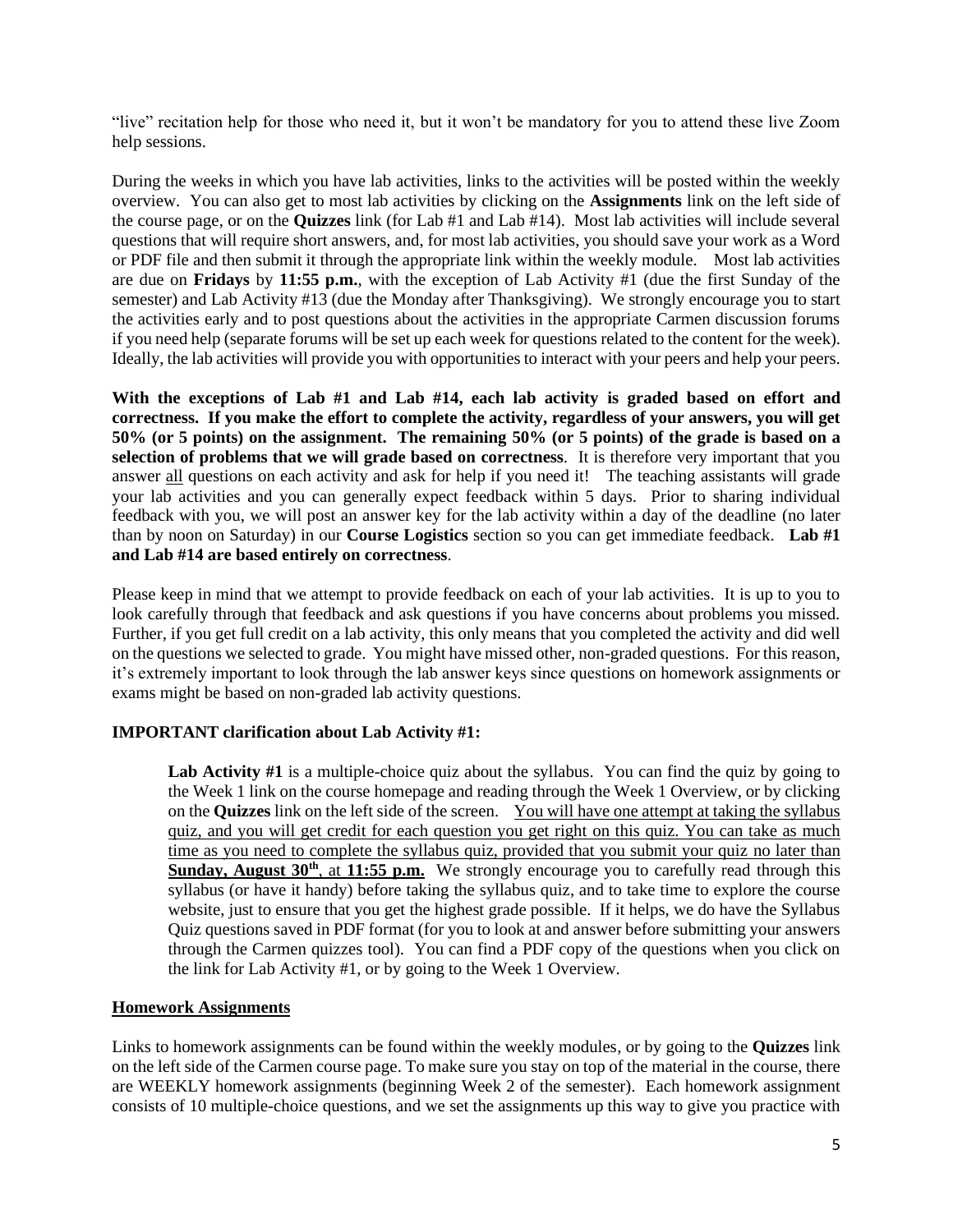the types of questions that will appear on your exams. Each question is worth 1 point, and you will complete these assignments through Carmen by the appropriate deadline. **All homework assignments, with the exception of Homework #12, are due on Sundays by 11:55 p.m**. (note Homework #12 will be due on the Wednesday of the last week of classes, at 11:55 p.m.). Although the assignments are set up using the quiz tool in Carmen, they are not "quizzes" in the traditional sense. You can have as much time as you need to complete homework assignments before the deadline, and you can use your textbook and lecture notes, but once you officially submit your work to be graded, you cannot change any of your answers, and you get just one attempt to work on each homework assignment. Once the deadline has passed, the assignment will be automatically graded and you will receive feedback. Please refer to the document "**Completing Homework Assignments and Reviewing Feedback**" in the **Course Logistics** section of the course website for details on how you can see feedback on your homework assignments. If you do not attempt to complete a homework assignment at all, you **will not** have any access to assignment feedback or to the correct answers for each homework question, so it's to your advantage to at least try to work through each assignment and not completely skip any assignment. Please note that links to PDF copies of each homework assignment can be found within the weekly overviews, within the **Course Logistics** section, or by clicking on the assignment link in the Quizzes area, just in case you'd like to print out the assignment and make note of your answers before officially submitting your work through the quiz tool.

**IMPORTANT:** If you accidentally submit an assignment before you were ready to submit it, please contact the instructor as quickly as possible so we can give you a second attempt to complete the assignment. Further, if you have difficulties submitting your homework answers using the quiz tool in Carmen, please email your answers directly to your instructor (Dr. Everson) before the homework deadline to ensure you get credit for the assignment. **We know from past experience that trying to submit homework answers through the Canvas app can sometimes be problematic, so, if you are able to, we encourage you to use a computer to complete your homework assignments.**

#### **Exams**

This course has one online midterm exam and a non-comprehensive (or non-cumulative) online final exam. Each exam is worth 50 points. Both of these exams will consist of 25 multiple-choice questions, and you will have a certain window of time in which to access the exams through Carmen. These exams are NOT proctored, so there is no need to have a webcam to take your exams. Please make note of the dates of the exams (see below) so that you can plan to set time aside during these dates to complete the exams. The times below are for the Eastern U.S. time zone; please make appropriate adjustments if you are not currently in this time zone. If you cannot be available at these times for unavoidable reasons, you must speak with the course instructor at least two weeks prior to the time in which the exam becomes available in order to discuss this and to make arrangements to complete a make-up exam. **If you fail to take an exam during the time when it is available without any communication with us to explain, we will not allow you to make up the exam unless there is an emergency situation that you can document.** 

**Midterm Exam:** The **Midterm Exam** will cover Chapters 1 through 6 and Chapters 10 through 13. It will become available to you at **12 a.m.** (very early in the morning) on **Tuesday, October 13th**, and you will need to submit the answers to your exam no later than **Wednesday, October 14th**, by **11:55 p.m.** This means you will have about 48 hours in which to access the midterm exam. Once you open your exam, please note you have to finish the exam in one sitting, and you will have 90 minutes to work on the exam once it is opened. Thus, **you should not start the exam until you know you will have some uninterrupted work time, and you want to make sure to start the exam well before the deadline so you can get your full 90 minutes if you think you might need that amount of time.**  We take academic honesty very seriously in this course and it is expected that you work on the exam by yourself and that you do not discuss the exam with your peers until after grades and feedback have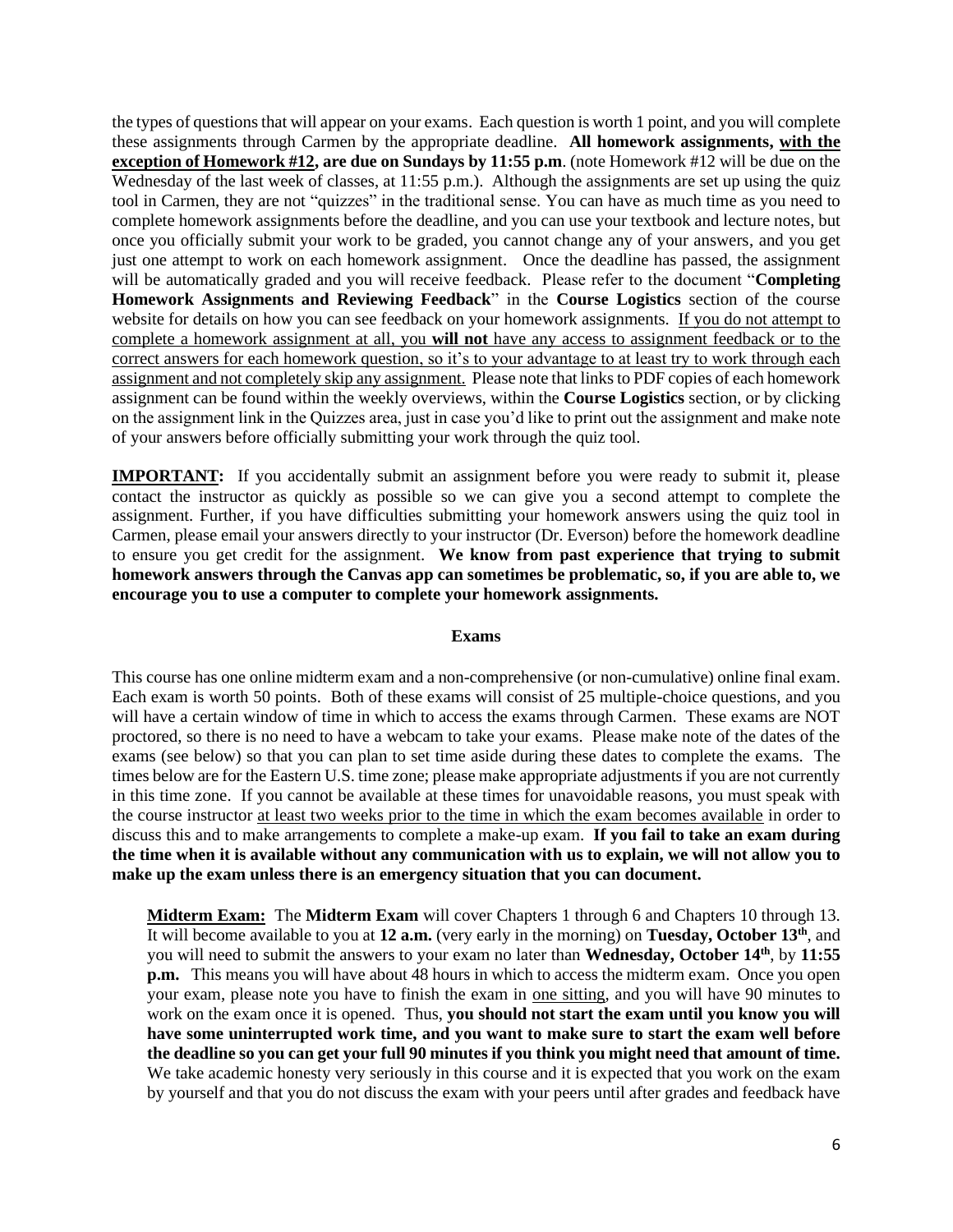been released to everyone. You can use any notes you want as you are working on the exam, along with your textbook, but you cannot consult with other people during the exam.

**Final Exam:** The **Final Exam** will cover Chapters 14, 15, 17, 18, 21, 22, and 23. It will be structured much like the Midterm Exam. It will become available to you at **12 a.m.** (very early in the morning) on **Tuesday, December 8th**, and you will have until **11:55 p.m.** on **Wednesday, December 9th** to submit the answers to your exam. Again, it is expected that you work independently on the Final Exam and that you complete the exam in one sitting, within 90 minutes of opening the exam.

More details will be shared on our Carmen course site about the midterm and final exams as we get closer to our exam dates. We will also post practice exams and other exam review materials on Carmen.

# **Extra Credit**

You each have the ability to earn up to 10 points of extra credit this semester by working on a Statistics Journal Assignment. You can read more about this assignment in a handout posted within the **Week 1 Overview** and in the **Course Logistics** section. It is also possible that the instructor might announce other extra credit opportunities here and there, and we hope you will take advantage of those chances to earn extra points. **Please do not ask to complete any additional extra credit assignments at the end of the semester to boost your grade because we do not allow for this in STAT 1350.**

# **Addressing Issues of Differing Abilities**

The university strives to make all learning experiences as accessible as possible. In light of the current pandemic, students seeking to request COVID-related accommodations may do so through the university's [request process,](https://slds.osu.edu/covid-19-info/covid-related-accommodation-requests/) managed by Student Life Disability Services. If you anticipate or experience academic barriers based on your disability (including mental health, chronic, or temporary medical conditions), please Dr. Everson know immediately so that we can privately discuss options. To establish reasonable accommodations, I may request that you register with Student Life Disability Services. After registration, make arrangements with me as soon as possible to discuss your accommodations so that they may be implemented in a timely fashion. SLDS contact information: [slds@osu.edu;](mailto:slds@osu.edu) 614-292-3307; [slds.osu.edu;](https://slds.osu.edu/) 098 Baker Hall,  $113 \text{ W}$ ,  $12^{\text{th}}$  Avenue.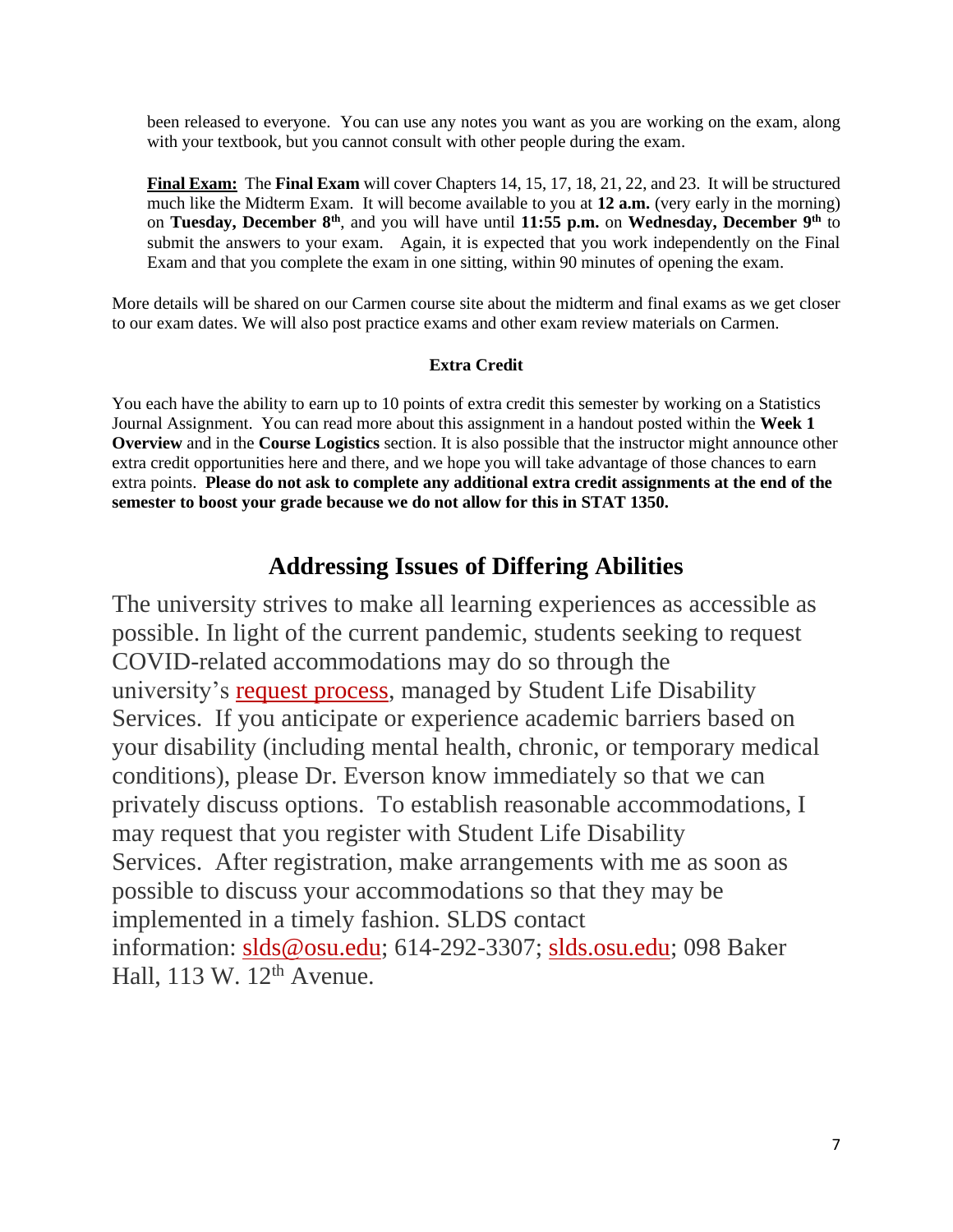#### **Creating a Respectful and Safe Class Environment**

We want STAT 1350 to be an environment where you can feel safe to express your thoughts and ideas. You can expect fair, consistent, and respectful treatment from the entire STAT 1350 teaching team. We expect all students to treat fellow students, teaching assistants, and the instructor with respect in your behavior, attitude and communications, be they in-person or through online communication. Please see the OSU Code of Student Conduct at [http://studentlife.osu.edu/csc/.](http://studentlife.osu.edu/csc/) The Ohio State University affirms the importance and value of diversity in the student body. Our programs and curricula reflect our multicultural society and global economy and seek to provide opportunities for students to learn more about persons who are different from them. We are committed to maintaining a community that recognizes and values the inherent worth and dignity of every person; fosters sensitivity, understanding, and mutual respect among each member of our community; and encourages each individual to strive to reach his or her own potential. Discrimination against any individual based upon protected status, which is defined as age, color, disability, gender identity or expression, national origin, race, religion, sex, sexual orientation, or veteran status, is prohibited.

#### **Course Outline**

The following is a general outline of the course, and it is subject to change at the discretion of your instructor. Any changes will be announced on Carmen and shared via email. Assignments are always due at 11:55 p.m. on either Fridays or Sundays, with the exception of Lab 13 and Homework 12.

| <b>Date</b>     | <b>Week</b>    | <b>Topic</b>                                                    | <b>Textbook Readings</b>                                | <b>Assignments due</b>                                 |  |
|-----------------|----------------|-----------------------------------------------------------------|---------------------------------------------------------|--------------------------------------------------------|--|
| $8/25 - 8/30$   | 1              | Data/Samples                                                    | Chapters 1 & 2                                          | Lab $1(8/30)$                                          |  |
| $8/31 - 9/6$    | $\overline{2}$ | More on Sampling/Surveys                                        | Chapters 3 & 4                                          | Lab $2(9/4)$ /Homework 1 (9/6)                         |  |
| $9/7 - 9/13$    | 3              | Experiments                                                     | Chapters $5 & 6$                                        | Lab $3(9/11)$ /Homework 2(9/13)                        |  |
| $9/14 - 9/20$   | $\overline{4}$ | Graphs                                                          | Chapters 10& 11                                         | Lab 4 (9/18)/Homework 3 (9/20)                         |  |
| $9/21 - 9/27$   | 5              | <b>Summary Statistics</b>                                       | Chapter 12                                              | Lab 5 (9/25)/Homework 4 (9/27)                         |  |
| $9/28 - 10/4$   | 6              | <b>Normal Distributions</b>                                     | Chapter 13                                              | Lab 6 (10/2)/Homework 5 (10/4)                         |  |
| $10/5 - 10/11$  | $\overline{7}$ | Midterm Exam Review                                             | Chapters 1-6 & 10-13                                    | Lab 7 (10/9)                                           |  |
| $10/12 - 10/18$ | 8              | Midterm Exam/Probability                                        | Review chapters from<br>Weeks 1-7/Chapter 17            | Homework $6(10/18)$                                    |  |
| 10/19-10/25     | 9              | <b>Sampling Distributions</b>                                   | Chapter18                                               | Lab 8 (10/23)/Homework 7<br>(10/25)                    |  |
| $10/26 - 11/1$  | 10             | Confidence Intervals                                            | Chapter 21                                              | Lab 9 (10/30)/Homework 8<br>(11/1)                     |  |
| $11/2 - 11/8$   | 11             | Confidence Intervals                                            | Chapter 21                                              | Lab 10 (11/6)/Homework 9<br>(11/8)                     |  |
| $11/9 - 11/15$  | 12             | <b>Hypothesis Testing</b>                                       | Chapter 22                                              | Lab 11 (11/13)/Homework 10<br>(11/15)                  |  |
| $11/16 - 11/22$ | 13             | <b>Hypothesis Testing</b>                                       | Chapter 23                                              | Lab 12 (11/20)/Homework 11<br>(11/22)                  |  |
| 11/23-11/29     | 14             | Correlation and Regression/<br>Thanksgiving Break (11/26-11/29) | Chapters 14 & 15                                        |                                                        |  |
| $11/30-12/6$    | 15             | More Correlation and Regression/Final<br><b>Exam Review</b>     | Chapters 14 & 15/<br>Review chapters from<br>Weeks 8-14 | Lab 13 (11/30)/<br>Homework 12 (12/2)/Lab 14<br>(12/4) |  |
| $12/7 - 12/13$  | 16             | <b>Final Exam</b>                                               | Review chapters from<br>Weeks 8-14                      |                                                        |  |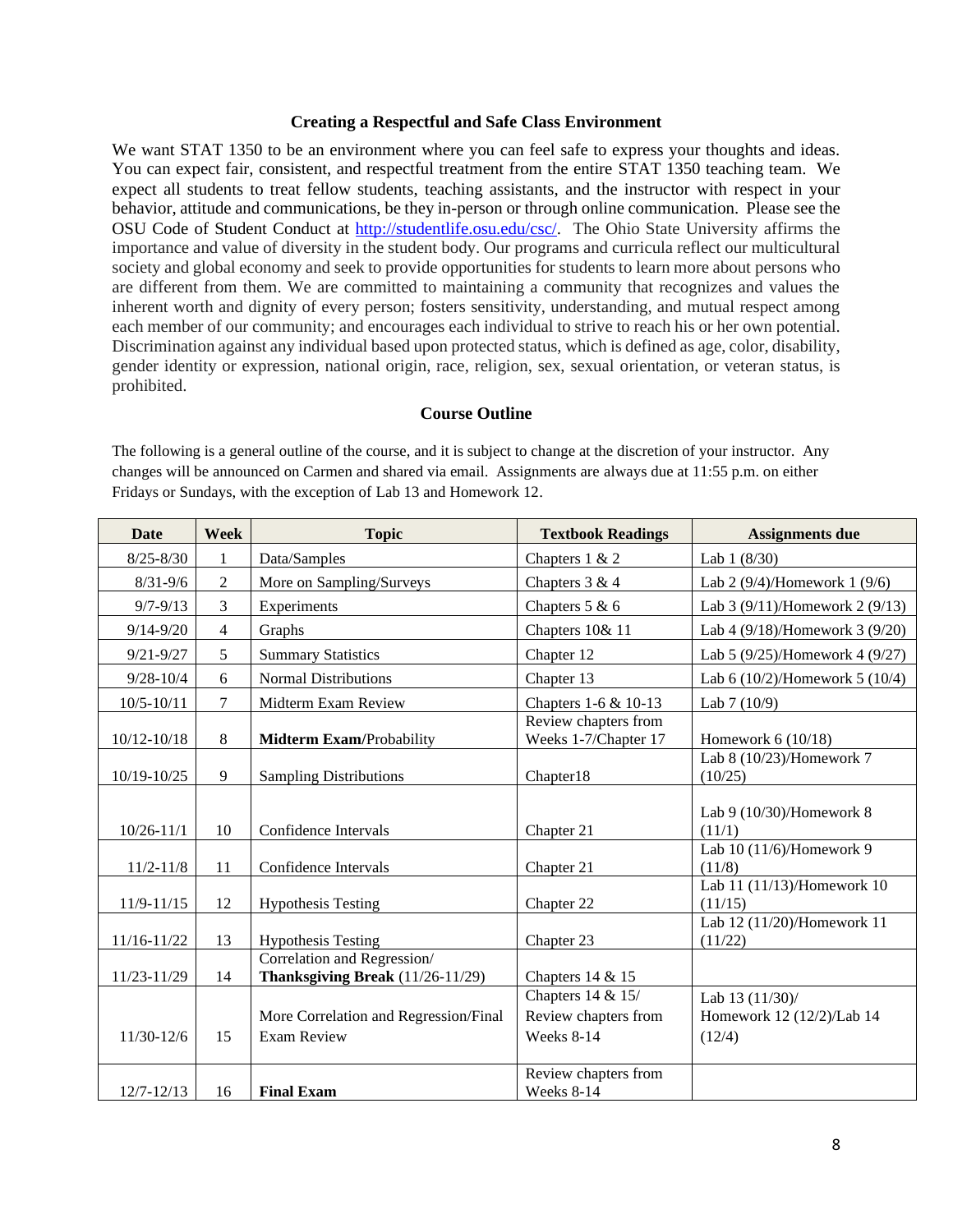#### **Policies on Late and Missed Assignments**

You should allow sufficient time to complete all required assignments so that you can get help if you need it. Remember that **no matter what the reason,** the first lab activity and the first homework assignment you miss will be considered your dropped assignments, so please do not ask to make up these assignments. If you have to miss subsequent work beyond the lab and homework assignments that are dropped from your grade, and you have documented reasons for missing this work, we will consider allowing you to make up that work. **You will need to contact Dr. Everson as soon as possible (and no later than one week after missing the assignment) to discuss making up missed work.** 

#### **Disputes about Grades**

If you feel that an assignment has been graded incorrectly or unfairly, you must speak with your teaching assistant or Dr. Everson within one week of getting your grade on that assignment. We will not re-grade assignments at the end of the semester if you are not satisfied at that time with your final course grade.

#### **Academic Misconduct**

The term "academic misconduct" includes all forms of student academic misconduct wherever committed; illustrated by, but not limited to, cases of plagiarism and dishonest practices in connection with examinations. It is the responsibility of the Committee on Academic Misconduct (COAM) to investigate or establish procedures for the investigation of all reported cases of student academic misconduct. Instructors shall report all instances of alleged academic misconduct to the committee (Faculty Rule 3335-5-487). For additional information, see the Code of Student Conduct [http://studentlife.osu.edu/csc/.](http://studentlife.osu.edu/csc/)

We take academic misconduct very seriously in STAT 1350. If you are suspected of behaving dishonestly during an exam (e.g., working with other students during the exam, allowing another student to copy your exam answers or copying answers from another student, sharing exam answers with peers, enlisting someone else to take exams for you) or when completing any other required course assignment (such as by doing another student's work, copying work that was completed by other individuals or other students, or letting another student copy your work), this is grounds for us to file a COAM report, and this may result in a failing grade in this course or an even more severe penalty. It's not worth it to cheat! If you need to earn a particular grade and are struggling, talk to us. We can help.

#### **Please Take Care of Yourself**

As a student you may experience a range of issues that can cause barriers to learning, such as strained relationships, increased anxiety, alcohol/drug problems, feeling down, difficulty concentrating and/or lack of motivation. These mental health concerns or stressful events may lead to diminished academic performance or reduce a student's ability to participate in daily activities. The Ohio State University offers services to assist you with addressing these and other concerns you may be experiencing. If you are or someone you know is suffering from any of the aforementioned conditions, you can learn more about the broad range of confidential mental health services available on campus via the Office of Student Life's Counseling and Consultation Service (CCS) by visiting **ccs.osu.edu** or calling 614-292-5766. CCS is located on the 4th Floor of the Younkin Success Center and 10th Floor of Lincoln Tower. You can reach an on-call counselor when CCS is closed at 614-292-5766. If you are thinking of harming yourself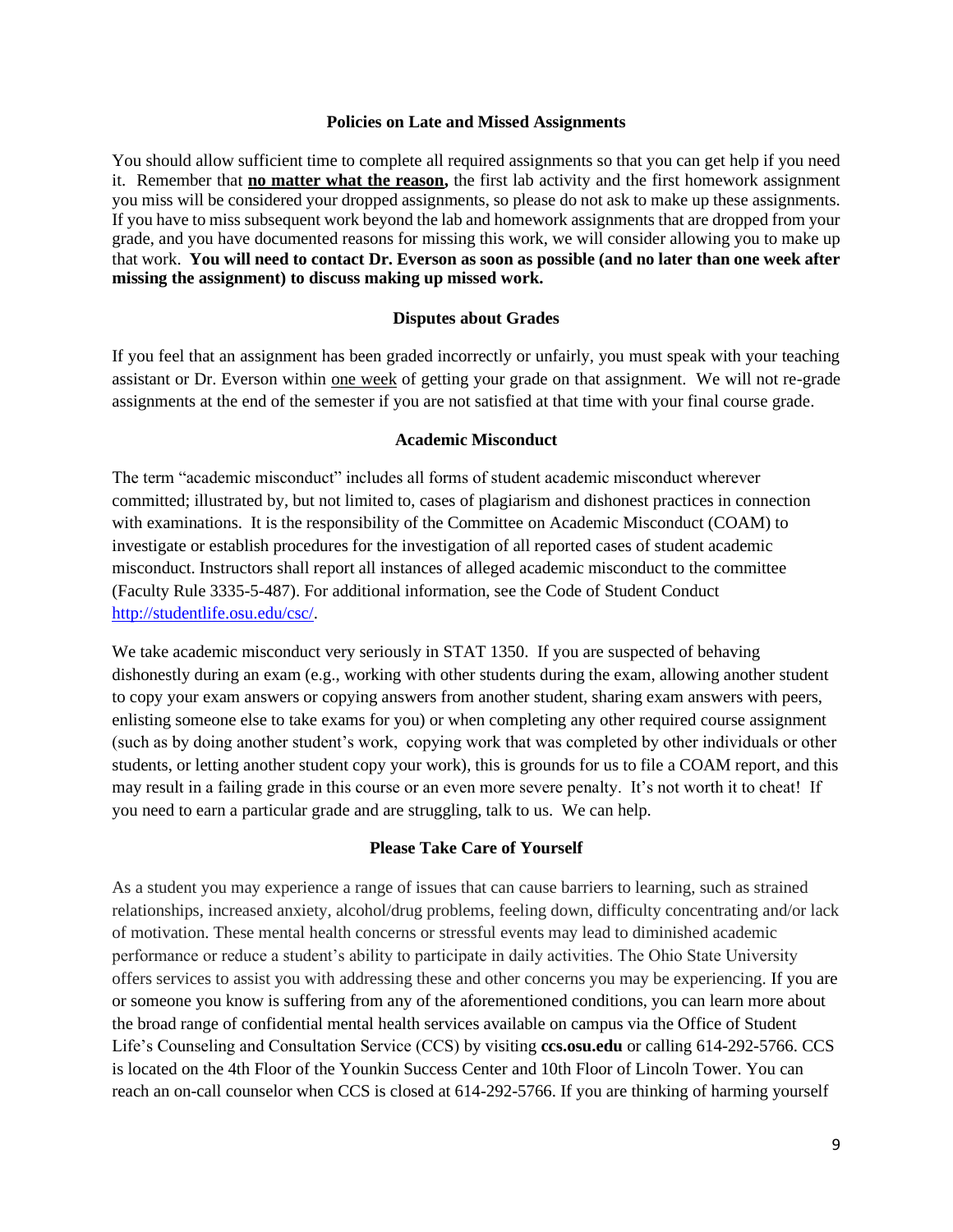or need a safe, non-judgmental place to talk, or if you are worried about someone else and need advice about what to do, 24 hour emergency help is also available through the Suicide Prevention Hotline (Columbus: 614-221-5445 / National: 800-273-8255); or text (4hope to 741741); or at [suicidepreventionlifeline.org](http://suicidepreventionlifeline.org/)

**Health and safety requirements**: All students, faculty and staff are required to comply with and stay up to date on all university safety and health guidance [\(https://safeandhealthy.osu.edu\)](https://safeandhealthy.osu.edu/), which includes wearing a face mask in any indoor space and maintaining a safe physical distance at all times. Noncompliance will be warned first and disciplinary actions will be taken for repeated offenses.

# **Tips for Success in STAT 1350**

- **If you are taking this course from a location outside of Ohio, please remember that all times listed in the syllabus are in Eastern Standard Time (EST). Not being aware of different time zones is no excuse for submitting late work!**
- Some of you might be nervous about the course, but we want you to know that we are here to help you. Please do not hesitate to contact the instructor or your teaching assistant whenever you feel you need extra help or support.
- Take advantage of opportunities to post questions in discussion forums and to answer questions posted by your peers. Teaching others can be a great way to help you learn important material. If you have questions about course material or assignments, we hope you'll consider posting the questions in our weekly discussion forums so that the answers we give can benefit everyone, and we also hope you'll look in those forums before emailing us with questions because it's always possible the question you have has already been asked and answered. We might even post emailed questions ourselves in the discussion forum (without reference to your name, of course) so that any answers we share can be of use to both you and your peers.
- This is NOT a math class, but some math will be used in the course, and we have a Mathematics Review Guide posted in the **Course Logistics** section of the course site if you are concerned about your math skills.
- Download the Canvas app [\(https://resourcecenter.odee.osu.edu/carmencanvas/canvas-mobile-app](https://resourcecenter.odee.osu.edu/carmencanvas/canvas-mobile-app-students)[students\)](https://resourcecenter.odee.osu.edu/carmencanvas/canvas-mobile-app-students) so that you can stay on top of important announcements in the course and even read materials from the course site or work on assignments. When you log on to the course site from your computer for the first time, click on the **Account** icon on the far left, and then select **Notifications**. You can choose to be notified—via email and/or messages sent to your phone—about important announcements, discussion postings, grades on assignments, etc. We strongly recommend this!
- We believe strongly that grades are earned, not given. If you need to achieve a certain grade in this course, be careful to complete all assignments, plan appropriate time for studying, review feedback you receive on graded activities so you can talk to us about any problems you missed, and get help as needed in order to achieve your goal. We hope your grade in the course will be just as important to you on Day 1 as it is at the end of the semester, especially since you will have known the expectations of this course all semester and are in control of deciding what grade to earn.
- You are responsible for your learning. Distance courses afford flexibility in how you learn, where you learn, and when you learn, but it is critical that you manage your time wisely. You should expect to spend a minimum of 9 hours weekly in this course. **You should also expect to log on to Carmen at least two or three times per week to review weekly overviews, watch and listen to recorded**